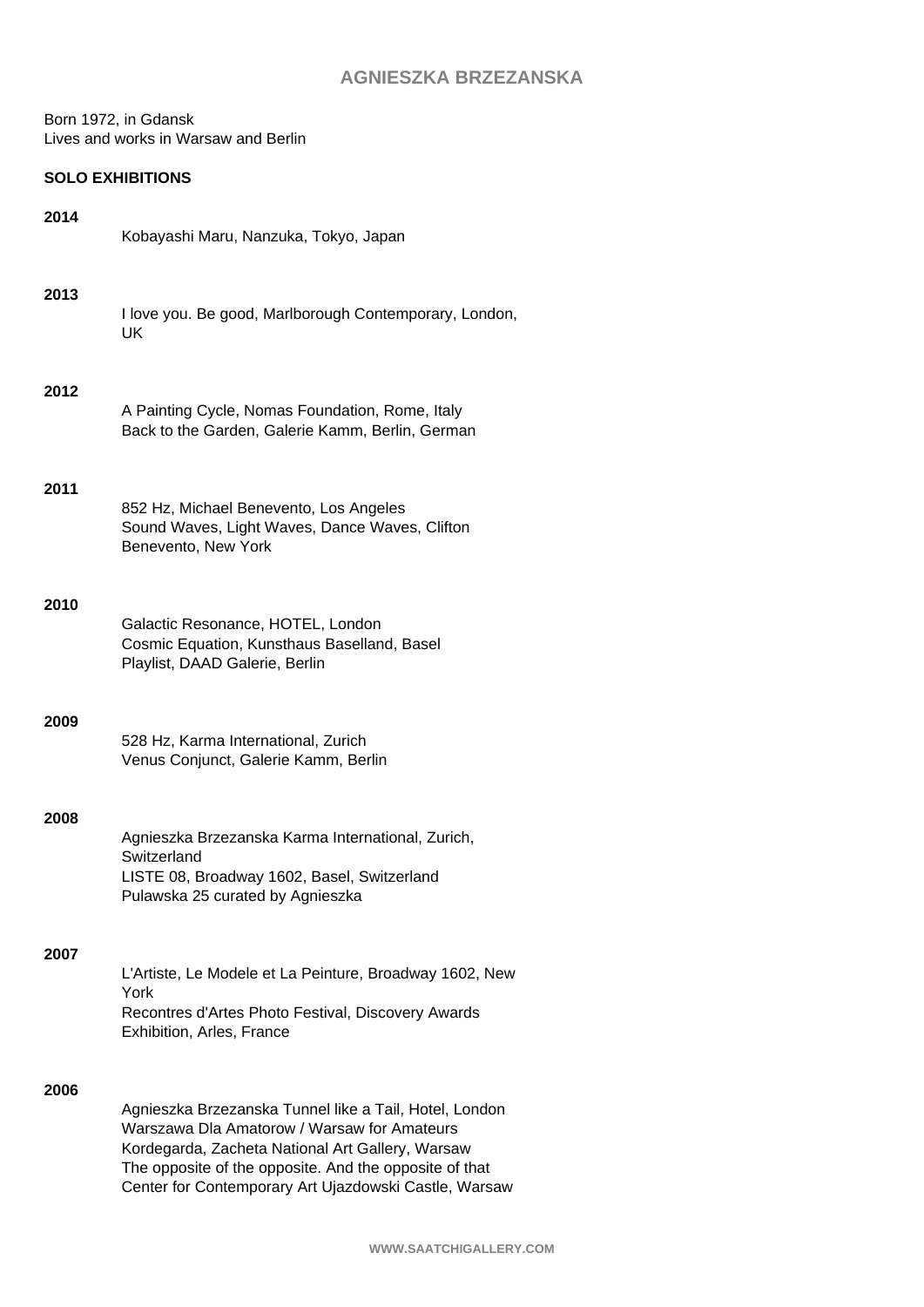| 2005                     | Is nothing not enough? Broadway 1602, New York,<br>dharma tv Kunstlerhaus Buchsenhausen, Innsbruck<br>Free Doom Center for Contemporary Art Ujazdowski Castle,<br>Warsaw                                                                                                                                                                                                                                                                                |  |
|--------------------------|---------------------------------------------------------------------------------------------------------------------------------------------------------------------------------------------------------------------------------------------------------------------------------------------------------------------------------------------------------------------------------------------------------------------------------------------------------|--|
| 2004                     | ap4, Geneva                                                                                                                                                                                                                                                                                                                                                                                                                                             |  |
| 2003                     | Agnieszka Brzezanska and Janos Fodor Platan Gallery,<br><b>Budapest</b>                                                                                                                                                                                                                                                                                                                                                                                 |  |
| 2002                     | double happiness Zacheta Gallery and CCA Ujazdowski<br>Castle, Warsaw                                                                                                                                                                                                                                                                                                                                                                                   |  |
| 1997                     | It is beneficial to cross a big water CCA Ujazdowski Castle,<br>Warsaw                                                                                                                                                                                                                                                                                                                                                                                  |  |
| <b>GROUP EXHIBITIONS</b> |                                                                                                                                                                                                                                                                                                                                                                                                                                                         |  |
| 2014                     | Video Night No. 1, Progress Gallery, Paris, France                                                                                                                                                                                                                                                                                                                                                                                                      |  |
| 2013                     | Czy arty?ci mog? nie spa??, BWA Zielona Gora, Poland<br>Fith Force, Aleksander Bruno, Warsaw, Poland<br>Oracle, the Wand, Berlin, Germany<br>More than I than Dare to Think About, Marlborough<br>Contemporary,<br>London, UK<br>Instability of image, Paradise Row, London, UK<br>Genealogies of work, Arsenal City Gallery, Poznan, Poland<br>Cowboy Style, Marlborough Contemporary, London, UK                                                      |  |
| 2012                     | Agnieszka Brzezanska / Tobias Madison, Art Nova at Art<br><b>Basel Miami</b><br>Beach, Karma International, Miami, USA<br>Self-ignition, BWA Galeria Bielska, Bielsko-Bia?a, Poland<br>Agency of Unrealized Projects, DAAD galerie, Berlin,<br>Germany<br>Cosmic Laughter, Ursula Blickle Stiftung, Kraichtal-<br>Unteröwisheim,<br>Germany<br>Schach Matt, Märkisches Museum, Witten, Germany<br>Bel Etage, Manifesta 9 Parallel events, Genk, Belgium |  |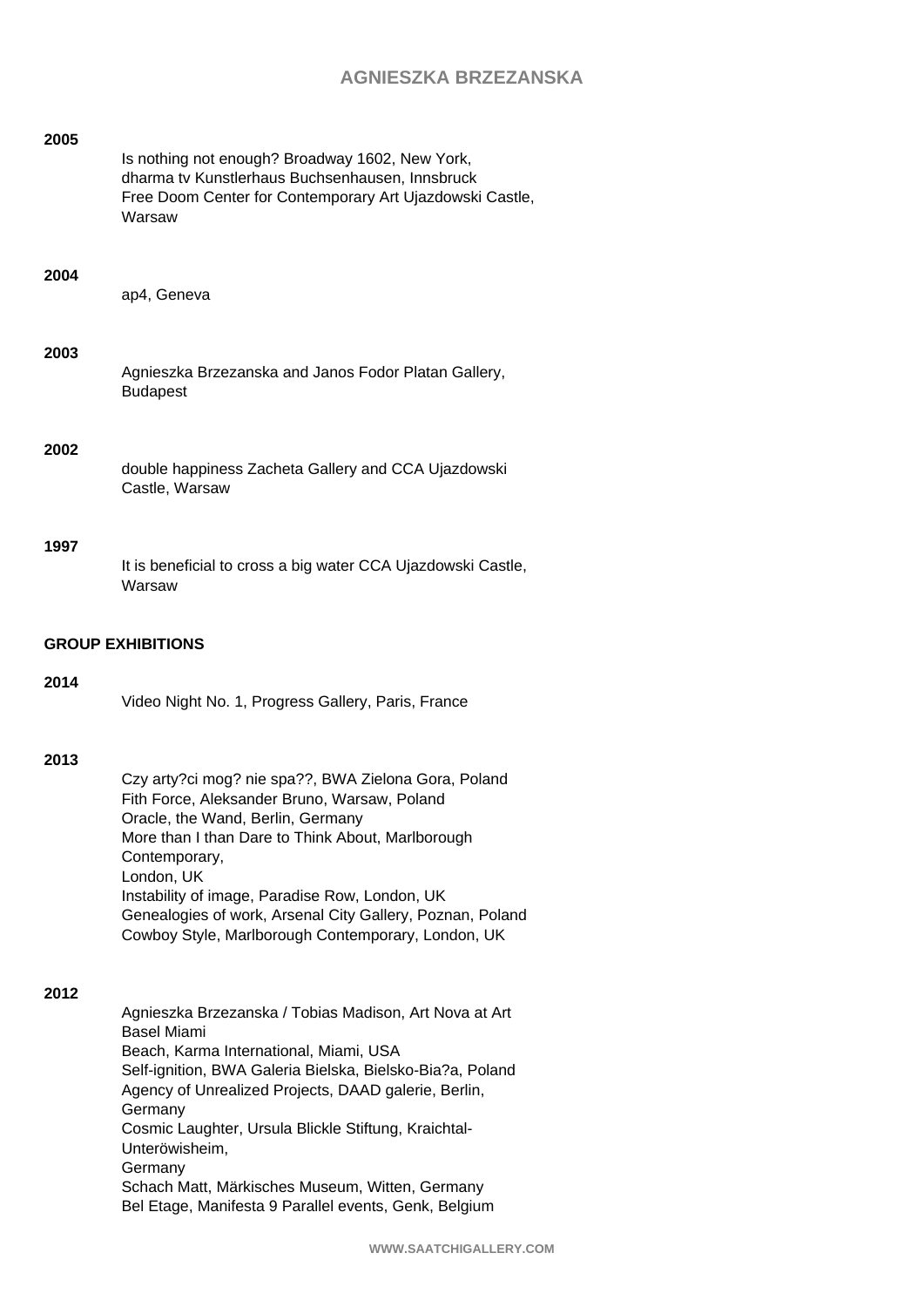Biennial of Handmade Posters by Polish Artists, Piktogram, Warsaw, Poland I went to an exhibition in Warsaw, Dom Artysty Plastyk, Warsaw, Poland

### **2011**

Hotavantgardehothot, Oslo 10, Münchenstein, Basel, **Switzerland** In Our Nature, Bel Etage, 800QM, Berlin, Germany The Joy of Pleasure, VW VeneKlasen Werner, Berlin, **Germany** Expanded Territory, KAI 10 – Arthena Foundation, Düsseldorf, Germany Beautiful Weather, Foksal Gallery Foundation, Warsaw, Poland One, Another, The FLAG Art Foundation, New York, USA From Berlin, Martin Asbaek Gallery, Copenhagen, Denmark Draußen ist feindlich, Bel Etage, Rosa-Luxemburg-Platz, Berlin, Germany Dirty Water, National Gallery, Sopot, Poland Starke Emergenz, Kunstraum Innsbruck, Austria

### **2010**

Milk Drop Coronet. 30 Exhibitions on the Virtuosity of Thingness, Camera Austria, Graz Tu: Space Adventure, Willa Lentza, Szczecin, Poland Agnieszka Brezanska, Miriam Cahn Mária Bartuszová, Harris Lieberman, New York The Berlin Box – Works on paper by 50 artists from Berlin, Kunsthalle Andratx/CCA, Mallorca Holy Shit (yelled John upon noticing the delicate colours of sunset), curated by Fanny Gonella, PSM Gallery, Berlin The Zero Budget Biennial, curated by Joanna Fiduccia and Chris Sharp, Rockeby, London The Zero Budget Biennial, curated by Joanna Fiduccia and Chris Sharp, Pianissimo, Milan

#### **2009**

ZEIGEN. An audio tour through Berlin by Karin Sander, Temporäre Kunsthalle, Berlin Cave Painting I, curated by Bob Nickas, Gresham's Ghost, New York ZWEI TAGE DREI NÄCHTE, Bel Etage, Berlin The Zero Budget Biennial I, curated by Joanna Fiduccia and Chris Sharp, Schleicher + Lange and Carlos Cardenas Galerie, Paris Sorrow Conquers Happiness, No Local, Myslowice Cave Painting, PSM Gallery, Berlin Full of Emptiness, Bel Etage, Berlin Prose pour des Esseintes, Karma International, Zurich Art in Cinema, No Local on Tour, Poland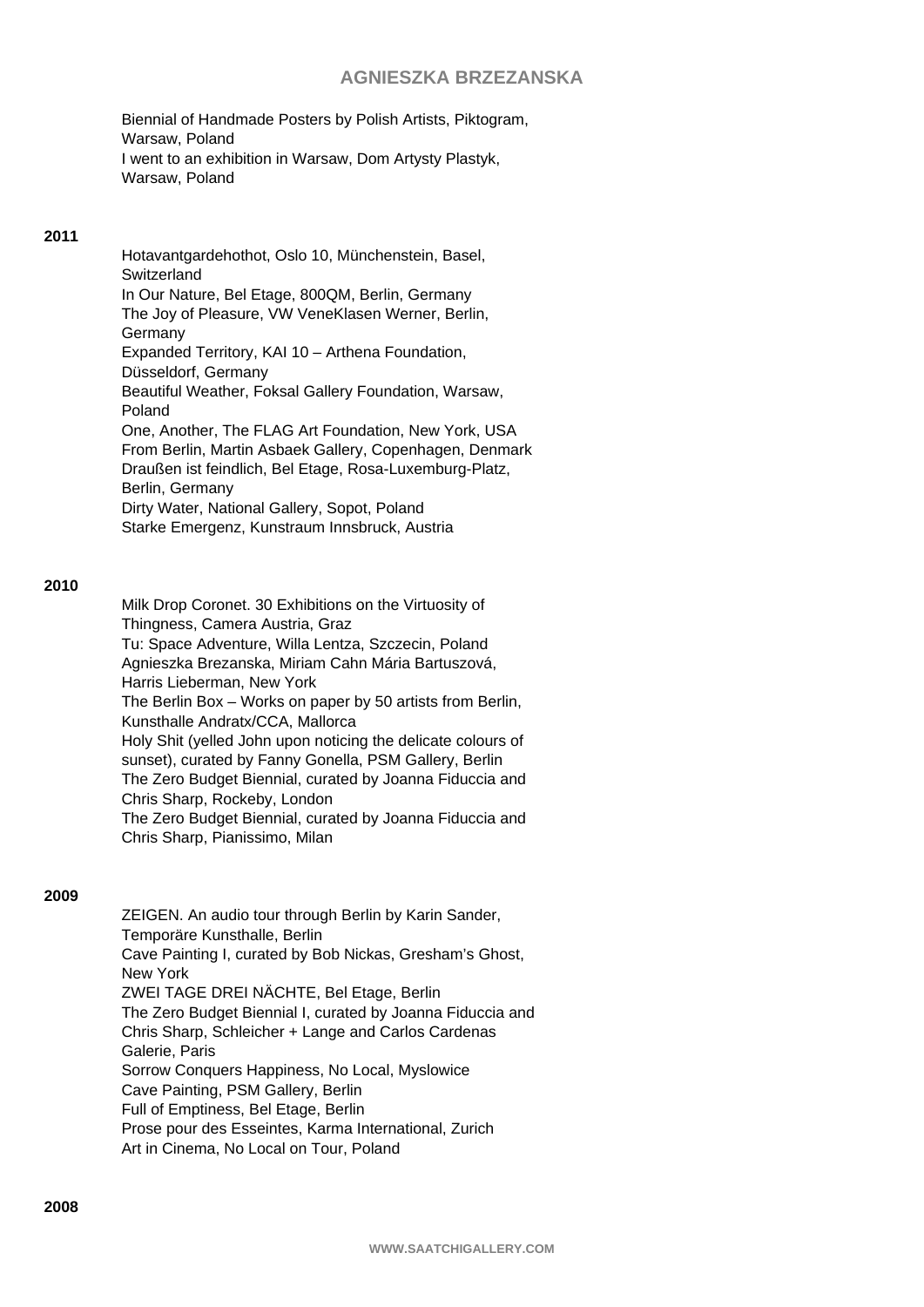ART TLV, International Biennial for Contemporary Art, Tel Aviv

Act so that I can speak to you, Galerie Kamm, Berlin, Agnieszka Brzezanska, Tom Burr, Kitty Kraus, Maria Loboda, Michael Queenland, Annette Ruenzler, Kathrin Sonntag, Aneta Grzeszykowska, Forum Expanded at Berlin International Film Festival, curated by Stefanie Schulte Strathaus and Anselm Franke

Varsavia Saluta Roma, Roma

### **2007**

Manual cc Kronika Gallery, Bytom, PolandLISTE, Young Art Fair, Basel, SwitzerlandWalk Real Show, Anna Helwing Gallery, Los Angeles

### **2006**

NADA Miami Housewarming Swiss Institute New York Farewell to Icon Agnieszka Brzezanska, Håvard Homstvedt, Jose Lerma, Victor Man, Elizabeth Neel, and Robert Russell, Anna Helwing Gallery LA Artissima Turin Solidarity, Solitude Broadway 1602, New York Keep passing the open windows or Happiness Agnieszka Brzezanska, Ei Arakawa, Edwin Laliq, Charlie Hammond, Martin Soto Climent, Megan Sullivan, Steven Claydon, Christopher Williams, Galerie Gisela Capitain, Cologne Pivate cinema Willa Warszawa LISTE The Young Art Fair, Basel New documentalists CCA Ujazdowski Castle, Warsaw, Bratislava at National Gallery, Stockholm and Rome All dressed up with Nowhere to go... Ana Mendieta, Agnieszka Brzezanska, Seth Price, Nick Mauss, Friederike Clever, Michael Hakimi, Edwin Laliq, Ryan Doolan, Sorcha Dallas, Glasgow Take one, Museum of Fine Arts, Houston MACO Mexico City

### **2005**

NADA Miami The Pantagruel Syndrom T1-Turin Triennial, Turin EXILE. New York is a good Hotel BROADWAY 1602, New York Sicht der Dinge Kunstforum Ostdeutsche Galerie, Regensburg: Jaroslaw Kolowski, Jozef Robakowski, Zbigniew Libera, Grzegorz Klaman, Katarzyna Kozyra, Robert Rumas, Elzbieta Jablonska, Agnieszka Brzezanska, Dorota Nieznalska

#### **2004**

Under the white-and-red flag - New Art from Poland Vilnus,